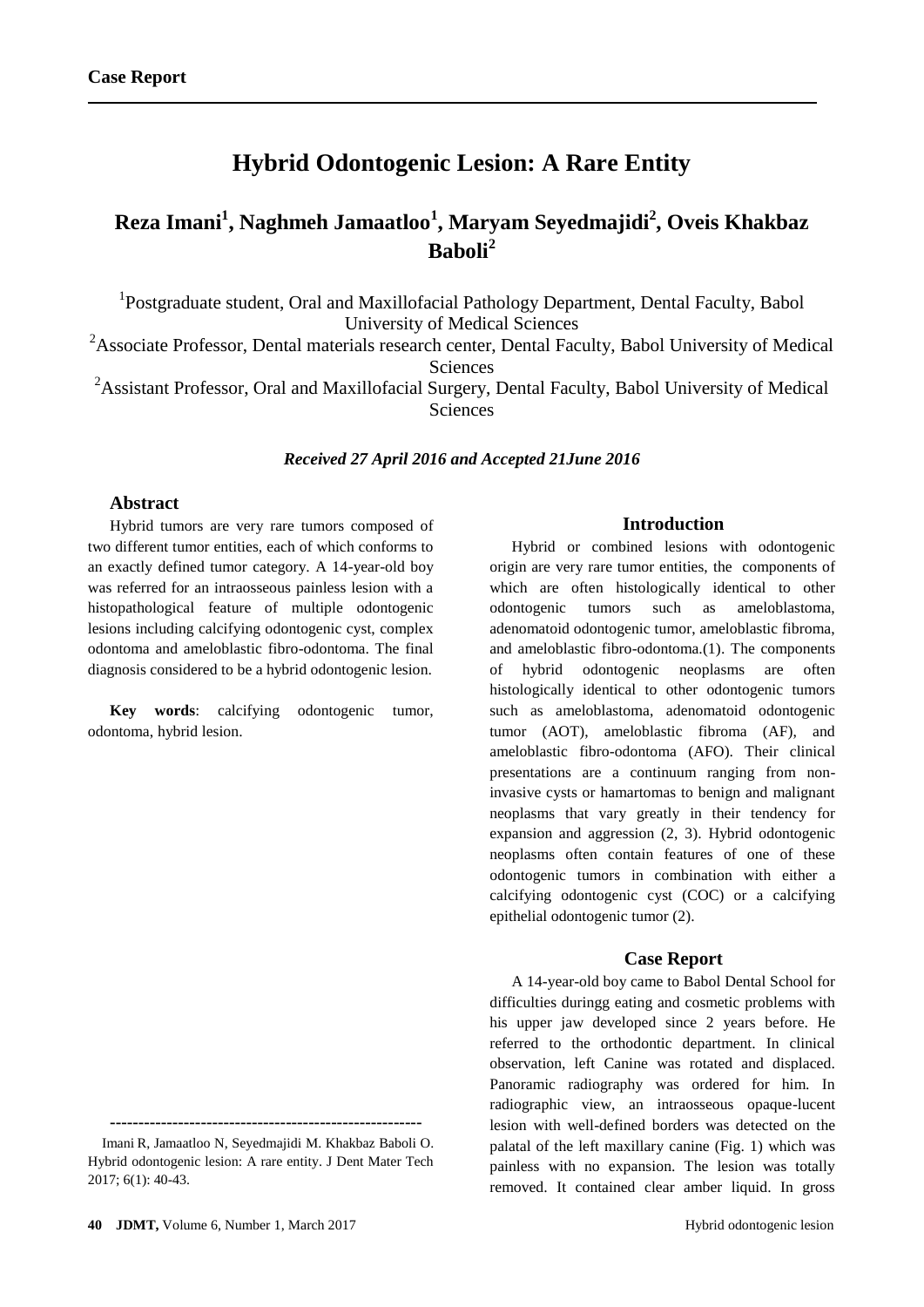examination, 2 types of tissues were found. The first type consisted of a piece of hard creamy tissue with 0.5x0.4x0.3 centimeters and the second type, being attached to the first, consisted of many pieces of soft tissue with rubbery consistency and creamy grayish color with dimensions of 0.9x0.6x0.3 centimeters.

In microscopic view of the soft tissue slices, a cystic lesion was found with a fibrous capsule and a lining of odontogenic epithelium. The basal cells of the epithelial lining were cuboidal to columnar and were similar to amnioblasts. The overlying layers of the loosely arranged epithelium resembled the stellate reticulum. There were also lots of ghost cells within the epithelium and some basophilic granules in different sizes. In its vicinity, mesenchymal odontogenic tissue

with spindle shaped cells and islands of odontogenic epithelium were seen.

In the hard tissue slices a tubular dentin structure with fine enamel matrix were observed. In other areas, islands of odontogenic epithelium were found with columnar basal cells and reversed polarity, loose connective tissue with stellate and oval shaped cells. Also dentin like calcified material in close relation to the epithelial structures were noticed in vicinity of the islands. The lesion contained histopathological features of multiple odontogenic lesions including calcifying odontogenic cyst, complex odontoma and ameloblastic fibro-odontoma. The final diagnosis was a hybrid odontogenic lesion. (Fig. 2) After one year, the site of the lesion was healed (Fig. 3).



**Figure 1**. Radiographic feature of lesion



**Figure 2**. Histopathologic features of lesion - (A) Calcifying odontogenic cyst, (B) Ghost cells in calcifying odontogenic cyst, (C) Odontoma, (D) Ameloblastic fibro-odontoma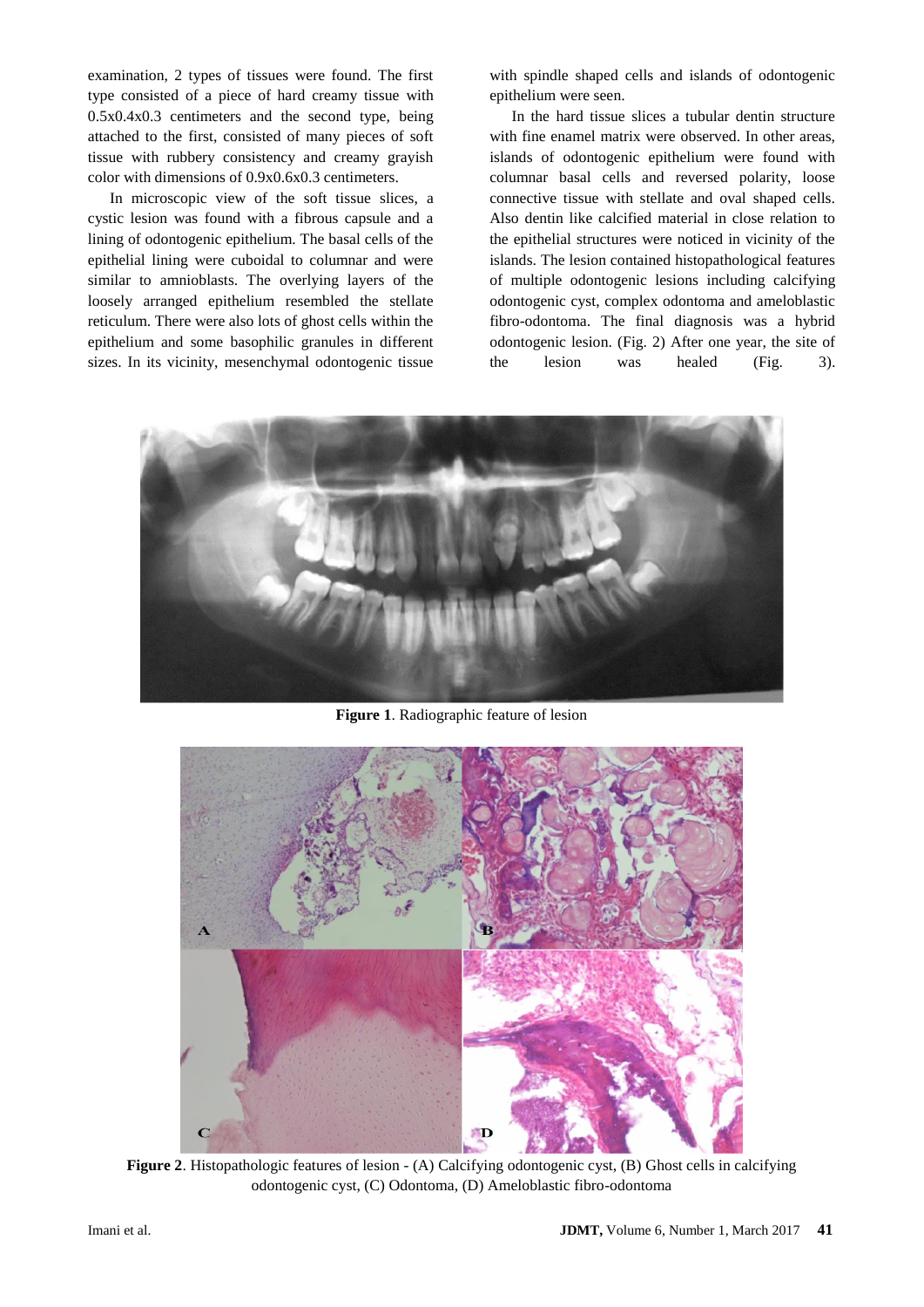

**Figure 3**. Radiographic feature after one year

#### **Discussion**

The lesion presented here contained histopathological features of multiple odontogenic lesions. Therefore, a review of the distinct pathologic entities described in the pathology report associated with this case is appropriate. As mentioned, the most likely diagnosis was calcifying odontogenic cyst (COC).

#### **COC**

COC was first described as a distinct entity by Gorlin et al in 1962(4). This uncommon lesion (5) was first described by Rywkind (6) and became characterized and recognized as a distinct oral lesion after the paper published by Gorlin (4). The most common type of COC is a non-neoplastic, cystic lesion with a thick epithelial lining. The distinguishing ghost cells are found in the capsule, the lining, or both (7). Calcification within the ghost cells is common. Proliferation of odontogenic epithelium in the adjacent connective tissue and dysplastic dentin may be observed. (8) However, other types of COCs are very heterogeneous. Interestingly, a number of hybrid lesions seem to either arise from or exist on a clinicopathologic spectrum with COCs. (9, 10, 11)

#### **Odontoma**

Odontomas are classified as odontogenic tumors; however, due to their limited and slow growth, they are considered to be hamartomas, in which all dental tissues are present, rather than benign neoplasm (12). They are known as mixed odontogenic

Tumors because they are composed of both epithelial and ectomesenchymal components(13). On the basis of gross, radiographic, and microscopic features, odontomas are subclassified into compound odontoma (small tooth-like structures) and complex odontoma (a conglomeration of dentin, enamel, and

cementum)(12). 24% of COCs are associated with odontomas (5).

#### **Ameloblastic fibro-odontoma**

According to the most recent definition of the World Health Organization, ameloblastic fibroodontoma (AFO) is a benign tumor that displays properties of both ameloblastic fibroma(AF) and odontoma .AFO is often asymptomatic and may be detected following failure of tooth eruption(8). Histologically, it is very similar to ameloblastic fibroma, with the same characteristic islands and cords of anastomosing ameloblastic-like epithelium in a cellular mesenchyme that resembles dental papilla. Inductive hard tissue formation is the most obvious microscopic finding that distinguishes AFO from AF (7).

We reported a classic cystic-type COC that clearly shows ghost cell foci, an important histologic finding in COCs. In a review of 21 cases of COC, Li and Yu (10) explained a new concept of COC, on a spectrum ranging from the classic cystic COC to the malignant odontogenic ghost cell carcinoma. Notably, they proposed an updated categorization of COC spectrum lesions that includes combined (ie, hybrid) lesions such as the one we presented in this case.

Hybrid odontogenic tumors are uncommon lesions exhibiting two or more histopathological patterns. Data on the conduct of these lesions is rare for they are not commonly announced and also because they show a high degree of diversity and do not accommodate well into the current diagnostic classification.

The case reported here is unique in that, to our knowledge, it is the first hybrid tumor with the three features of AFO, odontoma, and COC. By the time better evidence is provided for treatment, surgical management of hybrid odontogenic tumors should be based on the treatment of the least favorable